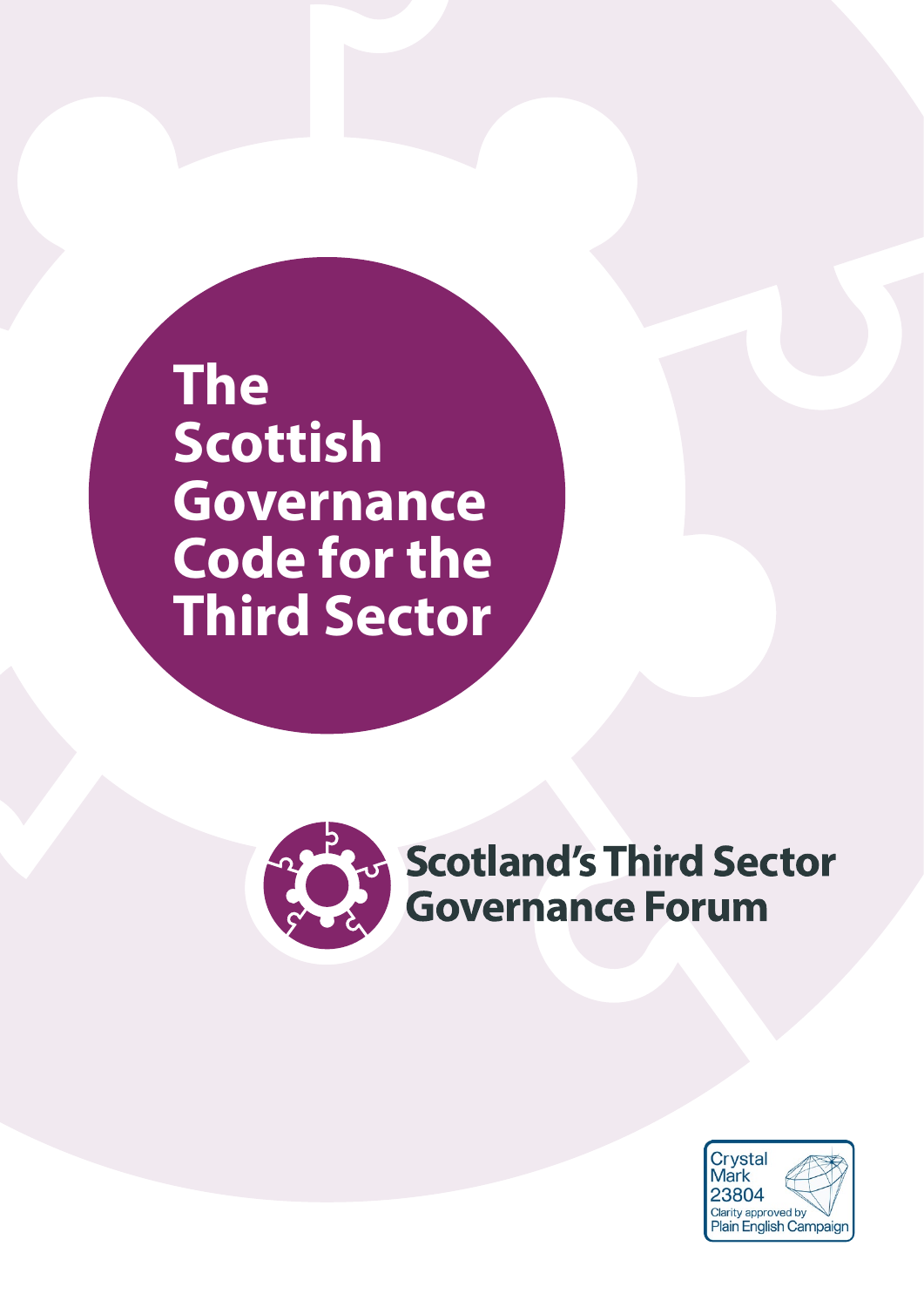### **Introduction**

This governance code is a statement of best practice and has been developed by us, Scotland's Third Sector Governance Forum, following consultation with over 250 people and organisations. It is intended for the governing bodies of third sector organisations – charities, community groups and social enterprises (notfor-profit businesses that help people or communities).

To produce this code, we have worked with people from all types of third sector organisations in Scotland. It reflects and celebrates the good practice that exists in our sector and provides a standard all third sector organisations should aim for. Thank you to everyone who contributed – we could not have done it without you.

### **Ownership and sharing**

This document is copyrighted material which you can reuse and share freely for non-commercial purposes.

We want this Scottish Governance Code for the Third Sector (the code) to be used widely, so we've chosen to make it available under a Creative Commons licence, as explained below.

### **Creative Commons licences**

Creative Commons licences allow copyright owners to say exactly what other people can and can't do with or to their work.

There are a number of types of Creative Commons licences. The code is copyrighted with 'Attribution', 'Non-commercial' and 'Share-alike' Creative Commons licences.

These licences mean you can use, adapt and republish the content in this document, as long as you:

- say that the content is from the code, and
- make anything you republish available under the same licence terms.

You can't use the content in this document for commercial purposes. This means that you cannot charge for it or use it any other way that would give you a commercial advantage.

If you're interested in using anything in the code for commercial purposes, you'll need to contact us at **[enquiries@scvo.o](mailto:enquiries%40scvo.org.uk?subject=)rg.uk**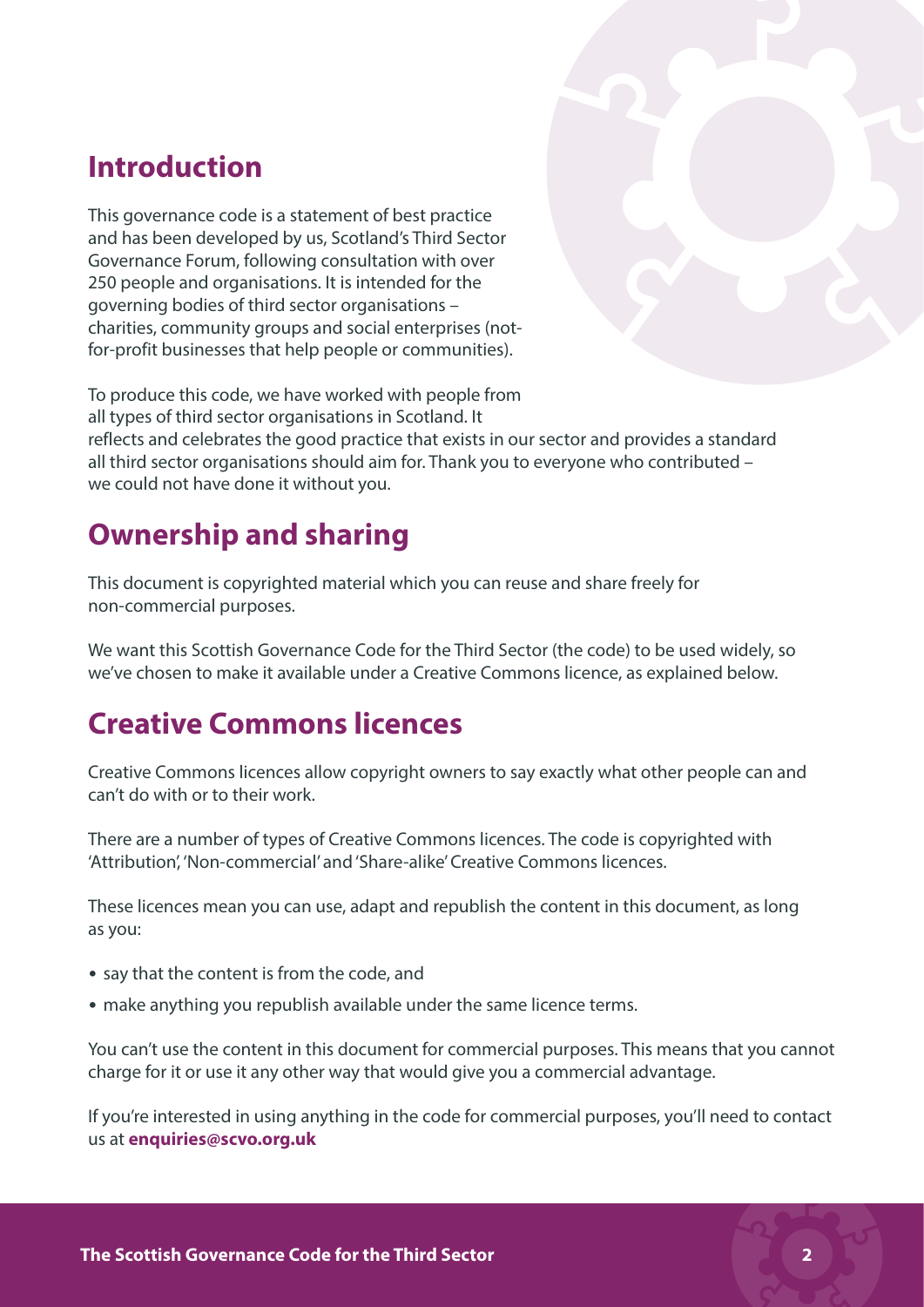### **About us**

We are Scotland's Third Sector Governance Forum. We bring together people and organisations with knowledge of and expertise in issues relating to governance (that is, the structure of rules, practices and procedures used to direct and manage an organisation).

We are a small group of people with a big ambition to improve governance in the third sector.

### **Foreword**

Good governance matters because it underpins successful organisations. It matters in all sectors, but especially in ours, where the purpose is to serve people and communities as best we can.

A good reputation takes years to build and seconds to destroy. Our effectiveness relies upon good governance, which is the best way to protect and improve the reputation of individual organisations and our sector as a whole.

Over 250,000 trustees in Scotland are volunteers and give their time and skills to steer the work of third-sector organisations. Individually as trustees, and collectively as boards, they maintain good governance.

This code has been created by the third sector, for the third sector. Please use it. Please share it. Please help promote good governance.

tat Armstra

**Pat Armstrong OBE Chair of Scotland's Third Sector Governance Forum** 

For more information on Scotland's Third Sector Governance Forum, or to find resources that support this code, please visit **[governancecode.scot](http://governancecode.scot )**

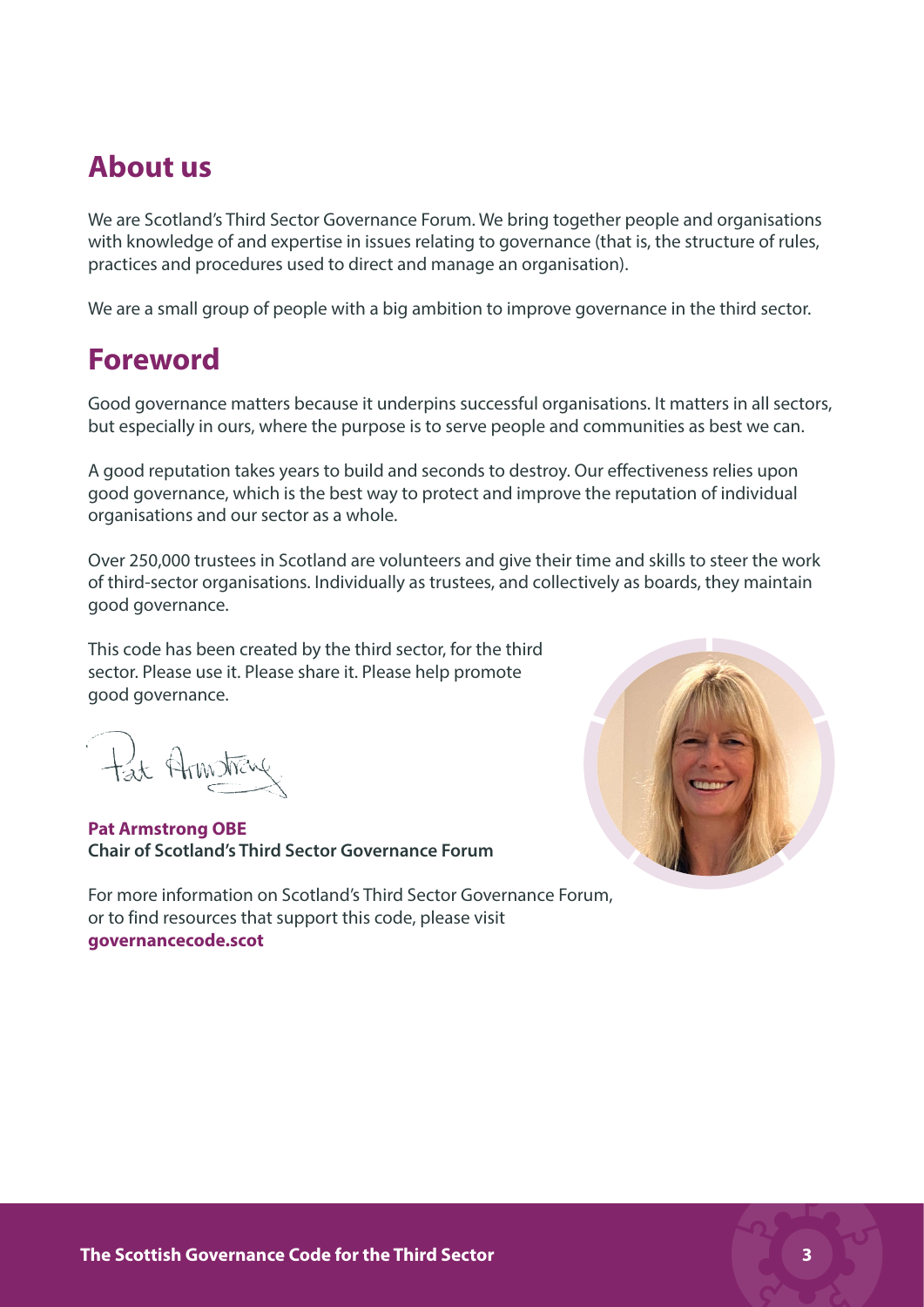# **About the code**

The code sets out the core principles and key elements of good governance for the boards of charities, voluntary organisations and social enterprises in Scotland. It is the first code to be produced specifically for Scotland's third sector, recognising the need for the sector to have its own principles of governance.

To develop the code, we referred to a wide range of other governance codes across the UK. We would particularly like to acknowledge the work carried out by the authors of the England and Wales Charity Governance Code and the Northern Ireland Code of Good Governance, and the permission we were given to use those as a framework for this code.

# **Using the code**

The code is for use by all third sector organisations in Scotland, whatever their shape, size or activities. The code's principles apply equally to all organisations, but how an organisation follows each principle will depend on its size, income, activities and complexity.

### **How it works**

The code sets out five core principles that encourage third-sector organisations to look at, and improve, their governance. All five principles are equally important.

The code is supported by practical resources which can be found on our website at **[governancecode.scot](http://governancecode.scot)**

Laws and regulations are fundamental to good governance. However, keeping to the code is not a legal or regulatory requirement. The code is a tool to support continuous improvement and strengthen the effectiveness of governance across the third sector. It provides a standard for us all to aim for.

# **Terminology**

There are many different terms used for the governing bodies of third-sector organisations, such as:

- the board
- the committee
- the trustees, and
- the directors.

The difference between these terms usually reflects the different legal structure of organisations,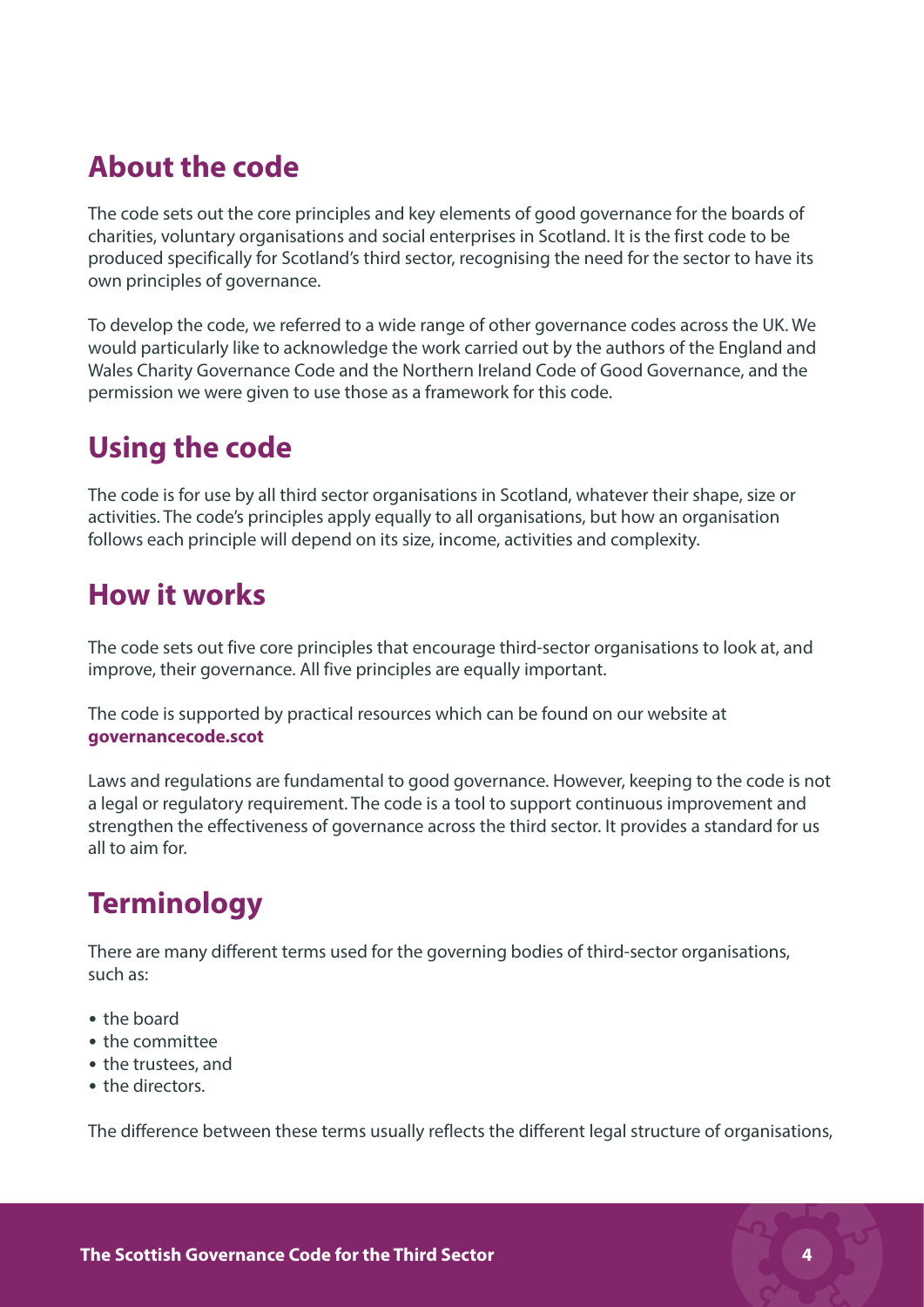and their history and culture. In this code we use the term 'the board' to mean an organisation's governing body, which is ultimately accountable for the organisation.

### **Equality and diversity**

The code recognises that all third-sector organisations should follow practices that fully recognise diversity in all its forms (for example, diversity of background, thought and experience, as well as the protected characteristics defined by the Equality Act 2010). This is a vital part of good governance and underpins the five core principles. Diversity is essential for boards to be effective and informed, and to make better decisions.

# **The five core principles**

The five core principles are:

- • organisational purpose
- leadership
- • board behaviour
- control, and
- • effectiveness.

They are explained in more detail over the following pages.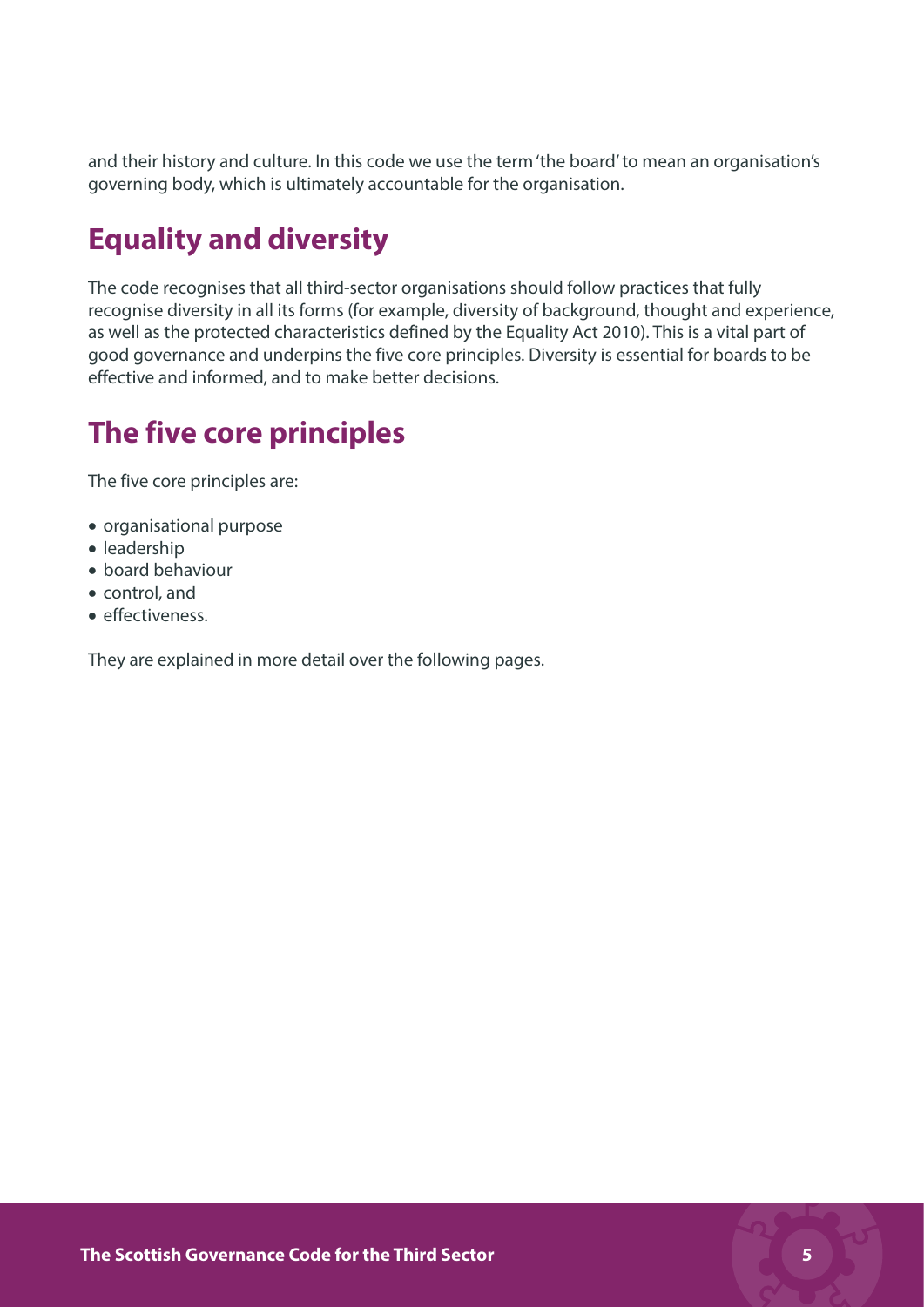# **Organisational purpose**

### **Summary statement:**

### **'A well-run board is clear about the purpose and values of the organisation and how it will achieve its aims.'**

As the board, we are ultimately responsible for directing the activity of our organisation and delivering its stated purpose.

#### **We will do this by:**

- understanding our organisation's purpose and values, and committing to them to make sure our organisation delivers what it was set up to do
- making sure our governing documents are fit for purpose, and set out the details of how our organisation will be governed
- making and recording informed decisions in line with our governing documents
- overseeing the use of assets and resources to make sure they are used to achieve our organisation's purpose and aims, and
- communicating the work of our organisation and the difference it makes to the people we work with and the public.

# **Leadership**

#### **Summary statement:**

### **'A well-run board is clear about its role and responsibilities, and provides strategic direction in line with the organisation's purpose, vision and values.'**

As the board, we are here to lead our organisation, and we are individually and collectively responsible for our decisions. We need to make sure our organisation has a clear strategy to achieve our purpose.

#### **We will do this by:**

- identifying our organisation's vision and values, and making sure these underpin all our decisions and activities
- having a clear understanding of the trustees' individual and collective roles and responsibilities
- demonstrating good leadership and behaviour, and creating an inclusive culture through our own performance
- promoting equality and diversity throughout our organisation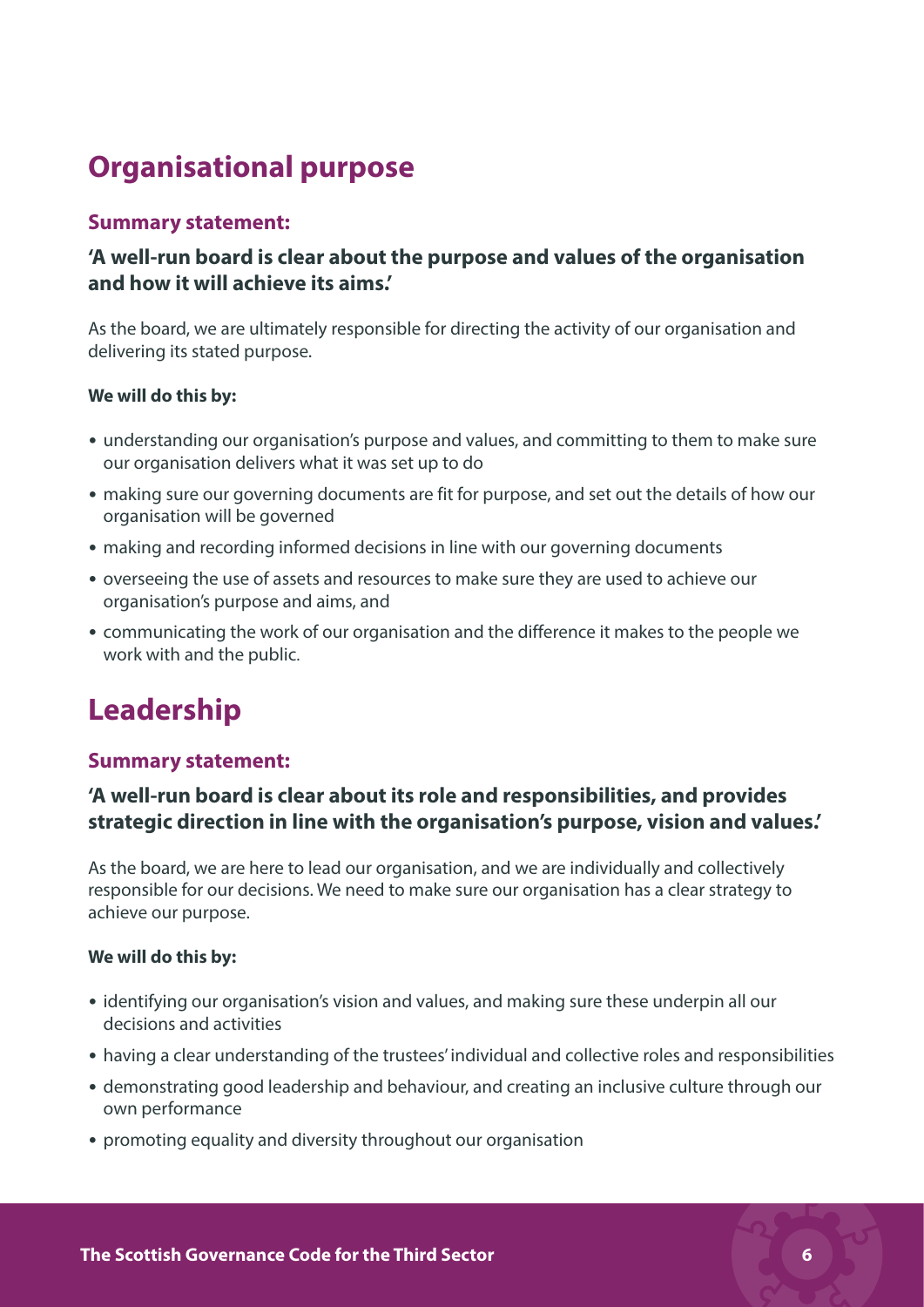- communicating with our staff, volunteers and members about our vision for our organisation and the decisions we make, and listening to feedback
- leading and overseeing progress and performance by closely examining information on activities and achievements and their long-term effect, and
- understanding and respecting the difference between governance and operations, delegating operational tasks where appropriate, while recognising that we are always accountable for our organisation's activities

### **Board behaviour**

### **Summary statement:**

### **'A well-run board, both collectively and individually, embraces and demonstrates mutual respect, integrity, openness and accountability.'**

As the board, we understand that our behaviour can have a far-reaching effect and is fundamental to our organisation's reputation and success. We need to make sure our behaviour is consistent with our organisation's vision and values.

#### **We will do this by:**

- being open and honest about how we govern, who we are, and the decisions we make
- making sure our organisation promotes equality and diversity and incorporates ethical standards in the policies, practices and culture of our organisation
- listening to each other, the people who benefit from our work and our members, employees, volunteers and other interested parties, and respecting the role they each play
- handling concerns and complaints openly, fairly and constructively
- recognising and acknowledging where conflicts of interest may arise, and
- creating a constructive environment where different, and sometimes conflicting, views are respected and welcomed, and decisions are reached collectively.

# **Control**

### **Summary statement:**

### **'A well-run board will develop and implement appropriate controls to direct and oversee progress and performance of the organisation.'**

As the board, we should put in place appropriate structures, controls and processes to make sure our organisation is run in line with its purposes and values, its governing documents, and relevant legal and regulatory requirements.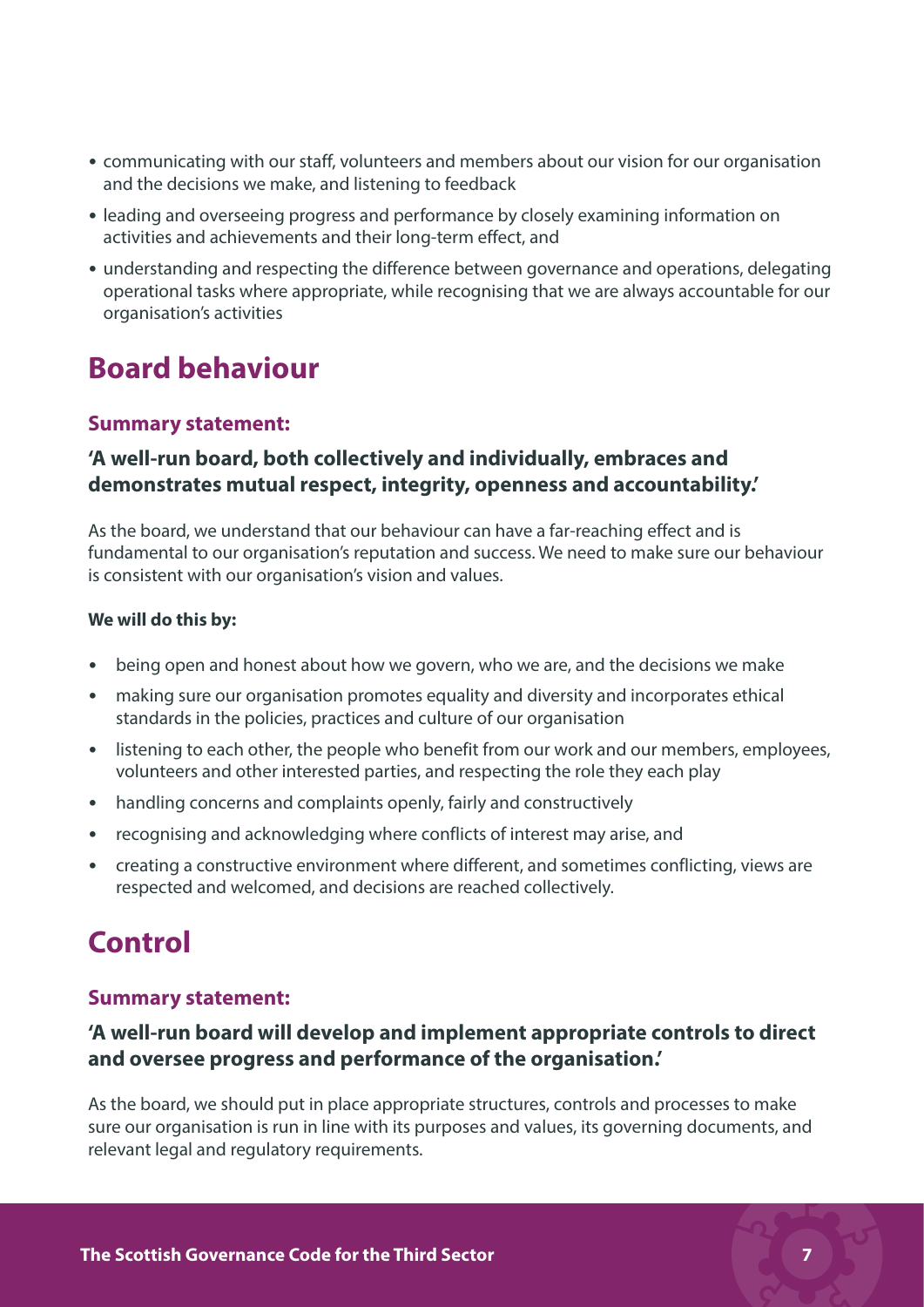#### **We will do this by:**

- maintaining and regularly reviewing policies, procedures and reporting arrangements (for example, our internal governance, safeguarding, fundraising and financial controls)
- making sure our scrutiny and decision-making processes are thorough, informed, clear, welltimed and communicated effectively
- understanding and analysing the internal and external operating environments of our organisation to create effective strategies and systems for managing risk
- monitoring and evaluating performance against operational plans and budgets
- making sure any contracts are agreed and carried out in line with the interests of our organisation and our values
- considering whether our organisation's legal and governance structure provides appropriate protection for our organisation, our trustees and members
- making sure there are effective financial controls in place and that we receive clear information so we can monitor our organisation's financial position, and
- being clear about how and when we delegate responsibilities to staff, volunteers or committees and how we oversee their roles.

### **Effectiveness**

#### **Summary statement:**

### **'A well-run board understands its role, powers and duties, and works collectively and proactively to achieve its organisational purpose.'**

As the board, we should work together as a team, with an appropriate range and balance of skills and experience, to continually improve the governance of our organisation.

#### **We will do this by:**

- understanding the legal structure and governing documents of our organisation, and making sure we act in line with them
- setting and monitoring the strategic direction of our organisation
- regularly reviewing our performance and the skills on the board
- developing and improving our capability through ongoing support and training
- having a clear plan and process in place for replacing trustees when their time on the board comes to an end, which is linked to the strategic direction of our organisation
- following any rules for how trustees are elected and how long they serve
- having a clear and well-timed recruitment and induction process for trustees